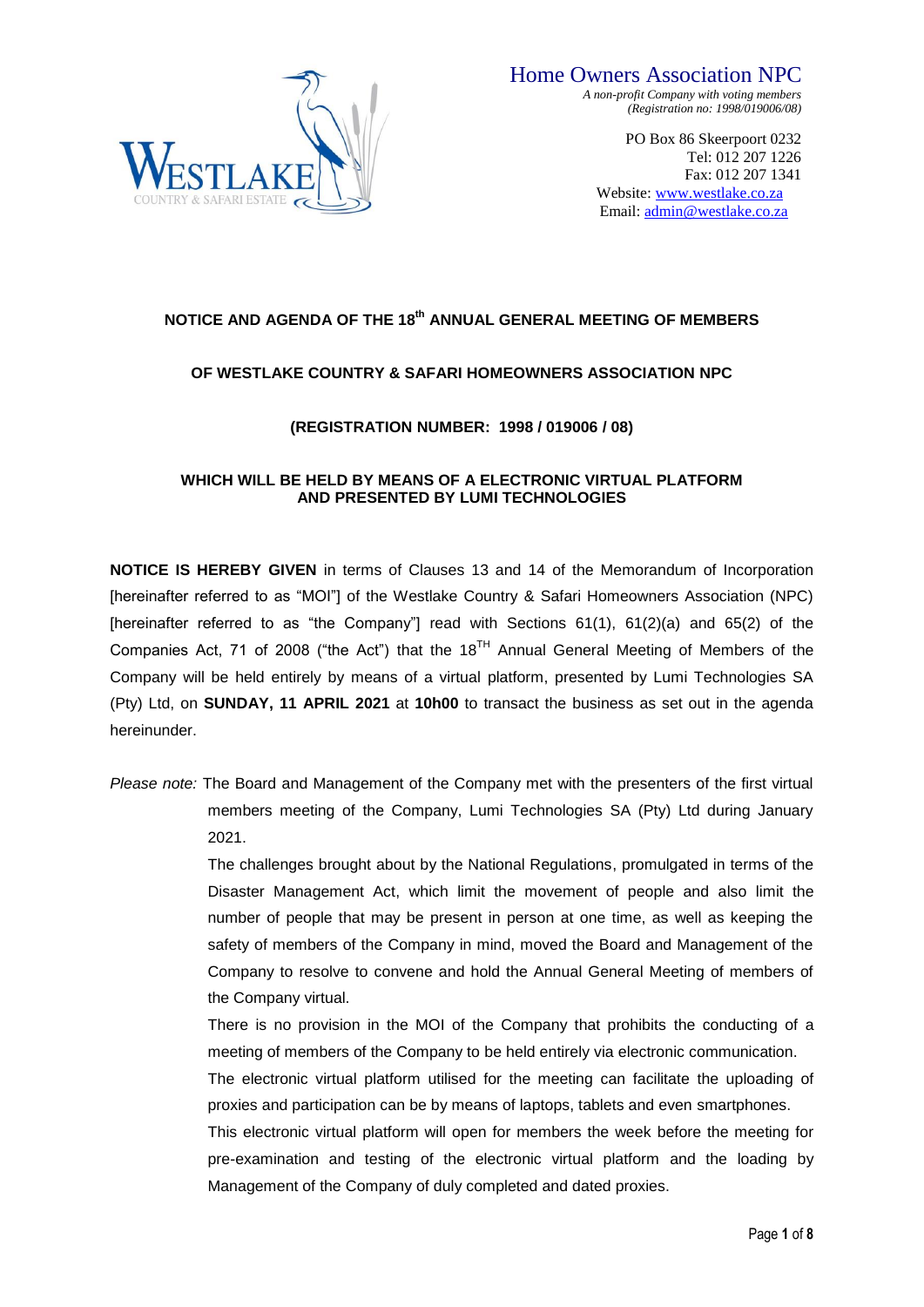Members that experience any problems in respect of the electronic platform which will host the annual general meeting, are invited to contact the host Lumi Technologies or attend at the Estate Offices for assistance and, if applicable, to request staff of Management at the Estate Offices to complete, sign and lodge proxy forms. At the date and time of the meeting eligible members who experience difficulty to access the electronic virtual platform, may attend at the Estate Offices where internet access is available and where they will be assisted by members of the staff of Management.

During the actual virtual annual general meeting, all participation by eligible members and who are in good standing will be in writing in real time, placed on the screen to be considered by all participants. Questions will be channelled through a centralised virtual 'office' contingent which will process all questions and pass the relevant ones through to the Board for response to all participants. Only the Board will be visible and be heard on the virtual electronic platform and the rest of the participants will communicate and partake in writing.

A guide by the hosts of the virtual meeting, Lumi Technologies, in respect of access, navigation, voting, questions and downloads to the virtual members' meeting, is attached for consideration.

#### **AGENDA**

- **1. Opening and welcome by the Chair.**
- **2. Brief introduction and explanation of the conduct of a virtual meeting – Lumi Technologies.**
- **3. Noting of any Apologies.**
- **4. Confirmation of members present by means of electronic participation and confirmation of the number of members represented via proxy.**
	- *Note*: In terms of Clause 13.23 of the MOI of the Company, a Member of the Company will be entitled to appoint a proxy to participate in, speak and vote on the Member's behalf. In terms of Clause 13.24 of the MOI of the Company, a proxyholder does not need to be a Member of the Company. Clause 13.25 continues to state that the form appointing a proxy shall be in writing, duly signed and dated under the hand of the appointer or his agent duly authorised thereto in writing or, if the appointer is a Corporate Body, under the hand of an officer or agent authorised by that body. Members who are unable to attend the virtual Annual General Meeting of the

Company, are invited to appoint a proxy and complete, sign and date the proxy form that will only be disseminated following receipt of the written Nominations of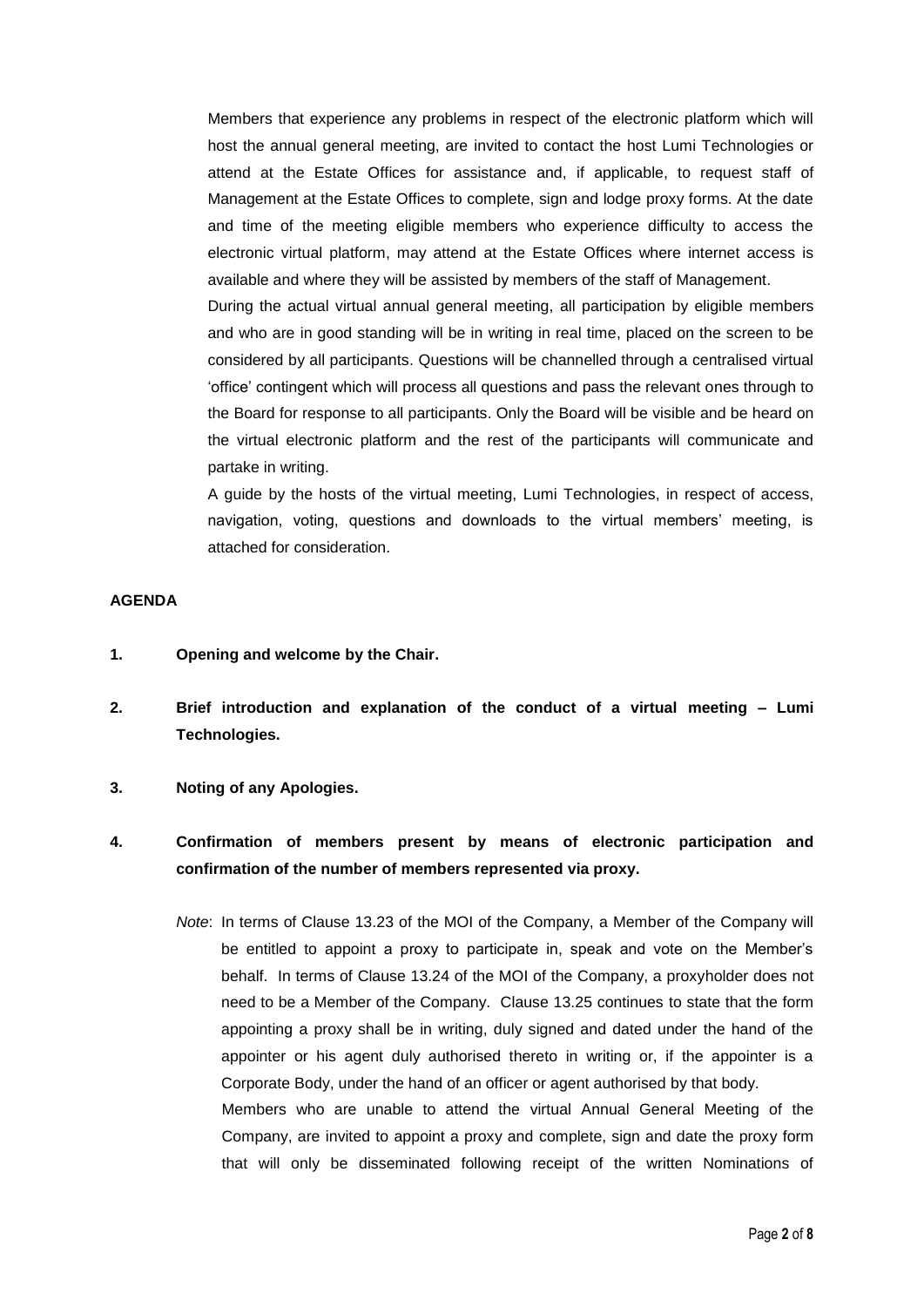Nominees for the Board. A reminder will be distributed once the proxy forms have been disseminated.

Because this is a virtual members meeting, members may indicate their predetermined vote on each matter by completing, signing and dating the Proxy form and submit beforehand to the Estate Offices by hand or scan and email at [admin@westlake.co.za](mailto:admin@westlake.co.za) beforehand. To assist in the logistics in respect of the virtual members meeting and to save time on the day of the actual meeting, members are encouraged, in the event that they wish to appoint a proxy, to have the proxy forms timeously completed, signed and dated then delivered or lodged before 12h00 on Saturday 10 April 2021 although proxies will be accepted until any resolution is put to vote.

**Please note**: All votes by participants and proxyholders will only be recorded and counted at the time and place of the virtual Annual General Meeting. Voting will be done electronically at the meeting.

# **5. Confirmation of a quorum being present and that the meeting may proceed with its business and agenda.**

*Note*: In terms of Clause 13.10 of the MOI, the quorum at a meeting of Members of the Company shall be 25 % (twenty-five per centum) of the total number of Members eligible and entitled to vote present in person or by proxy and of which at least 20 (twenty) Members need to be virtually present in person and entitled to vote.

# **6. Discussion and condoning by special resolution the late convening of the 2020 Annual General Meeting of the Company.**

*Note*: In terms of Clause 13.2 of the MOI of the Company, the Annual General Meeting of the Company shall be convened within 15 (fifteen) months after the previous Annual General Meeting of the Company being 28 July 2019. Although provisional planning was to hold the 2020 Annual General Meeting during April or May 2020, these were intercepted by National Lockdown Regulations in terms of the Disaster Management Act because of the Covid-19 Pandemic. To condone the provisions of the MOI of the Company, members will be called upon to vote by special resolution to condone the convening of the annual general meeting beyond the 15 (fifteen) month period.

## **7. Approval of the Minutes of the Annual General Meeting held on SUNDAY, 28 JULY 2019.**

*Note:* See the minutes attached.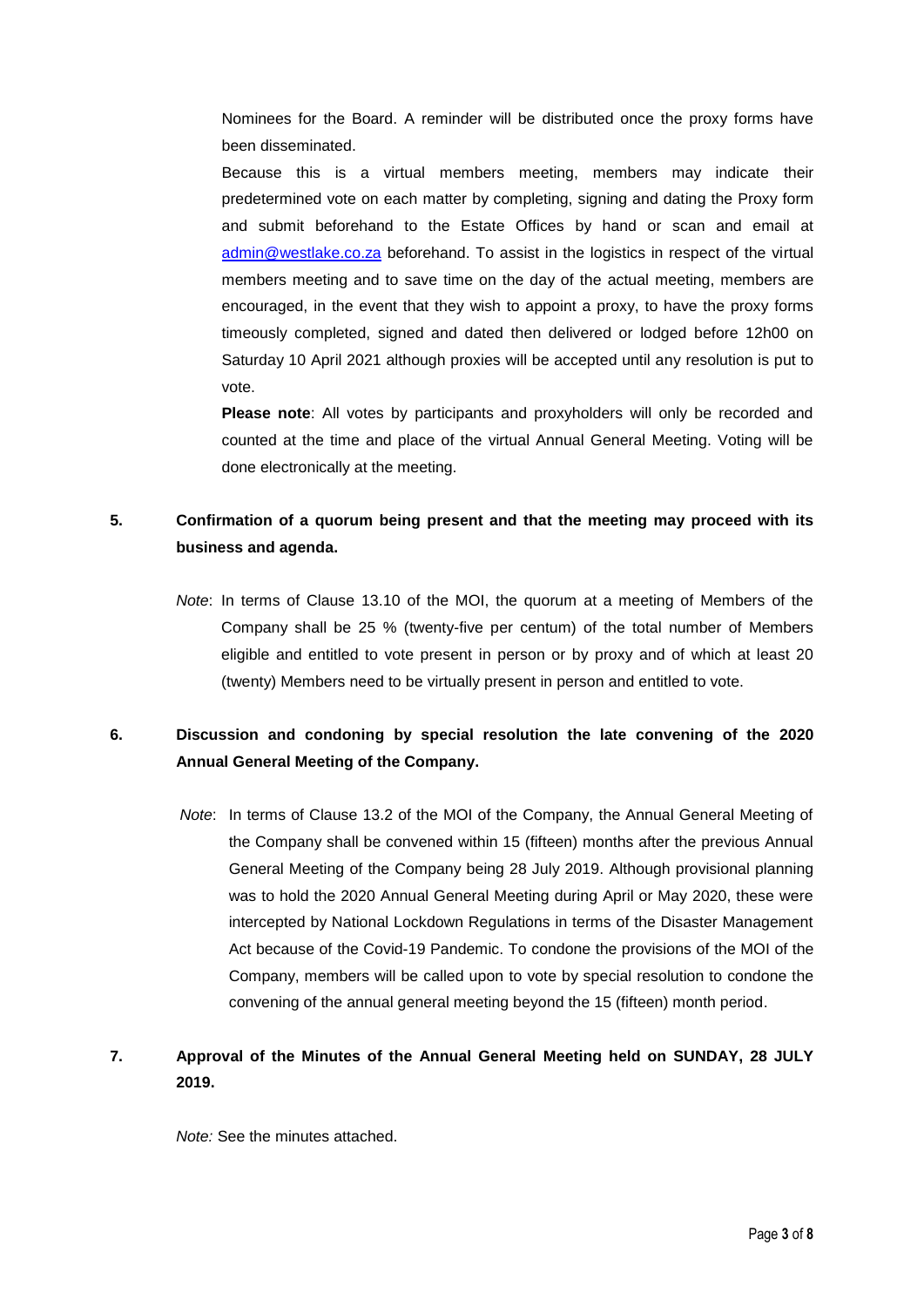### **8. Declaration of any interests by the existing Board of Directors.**

*Note*: In terms of Clause 6.14 of the MOI of the Company, it is stated that if a Director, or a relative of the Director or a business associate has any business interests in respect of contracts with the Company, this is deemed to be a personal financial interest of the Director and cognisance shall be taken of any definition of personal financial interest as stipulated in the Companies Act.

In terms of Clause 6.15 of the MOI, a personal financial interest of a Director must be disclosed prior to or at the nomination as Director, this disclosure shall be given in writing and must set out the full nature and extent of the Director's personal financial interest.

#### **9. To receive and consider the Report by the Chairman.**

*Note:* The report is attached for consideration and members are called upon to consider it prior to the annual general meeting.

# **10. To consider the Audited Financial Statements of the Company for the financial year ending February 2019 and the financial year ending February 2020.**

*Note:* In terms of Section 62(3)(d)(i) of the Companies Act only a summarised form of the signed 2019 Audited Financial Statements and a summarised form of the signed 2020 Audited Financial Statements are attached. In compliance with Section 62(3)(d)(ii) of the Companies Act, a complete set of the 2019 and 2020 Audited Financial Statements are available on the Westlake Website.

## **11. To appoint the Auditors for the Company for the following financial year of the Company and the approval of the remuneration of the Auditors.**

*Note:* The Company Auditors have come up for rotation in terms of Section 92 of the Companies Act. GKL Auditors from Brits will be proposed by the Board for appointment.

#### **12. To determine the** *domicilium citandi et executandi* **of the Association.**

*Note:* It is proposed by the Board that the *domicilium citandi et executandi* be The Westlake Management Office, Mountainview Drive, Westlake Country & Safari Estate, R512, Skeerpoort, Northwest Province.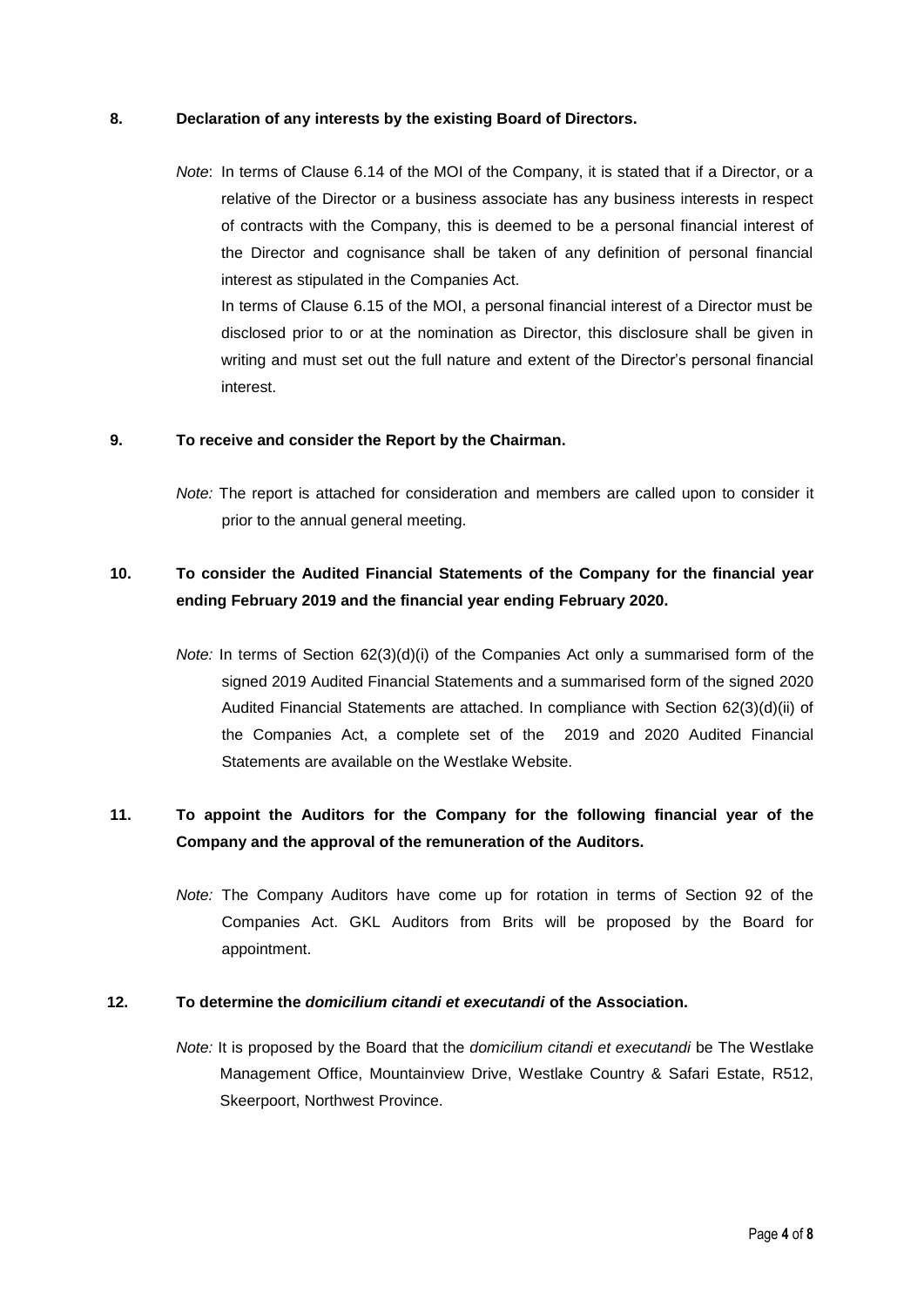### **13. Nomination and election of Directors.**

- 13.1 In terms of paragraph 6.1 of the MOI of the Company, the Board of Directors of the Company shall always consist of a minimum of 3 (three) Directors and, unless otherwise resolved by an ordinary resolution of members, consist of a maximum of five (5) Directors.
- 13.2 Unless resolved by an ordinary resolution of the members of the Company, a member of the Board of directors must be a member of the Company deemed to be in good standing.
- 13.3 At an Annual General Meeting of the Company, two (2) of the longest serving Directors shall retire from office but they are entitled to make themselves immediately available for re-election.
- 13.4 During the past year Mr Hans Britz resigned as Director from office and Mrs. Neen Hollick retires from office by rotation. Mrs. Neen Hollick will be available for reelection this year. This means that the following two portfolios are available and members with the necessary proven skills, experience and previous Board service in these fields are requested to make themselves available to be nominated and stand for election for service on the Board.
- 13.5 The portfolios are:
	- Finance and Human Resources: and
	- Security and Environment.
- 13.6 The necessary nomination forms are attached to this Notice and the requirements listed on the forms must be studied carefully before making a commitment. CV's or a short résumé of the nominees must accompany the signed and completed nomination forms and the nomination forms must reach the Westlake Homeowners Association Administration Office on or before **12h00** on **Thursday, 18 March 2021,** by delivering it by hand to the Estate offices or e-mailed to [admin@westlake.co.za.](mailto:admin@westlake.co.za) This will enable Management to complete the proxy forms and ballot papers in advance and disseminate to members for the Annual General Meeting.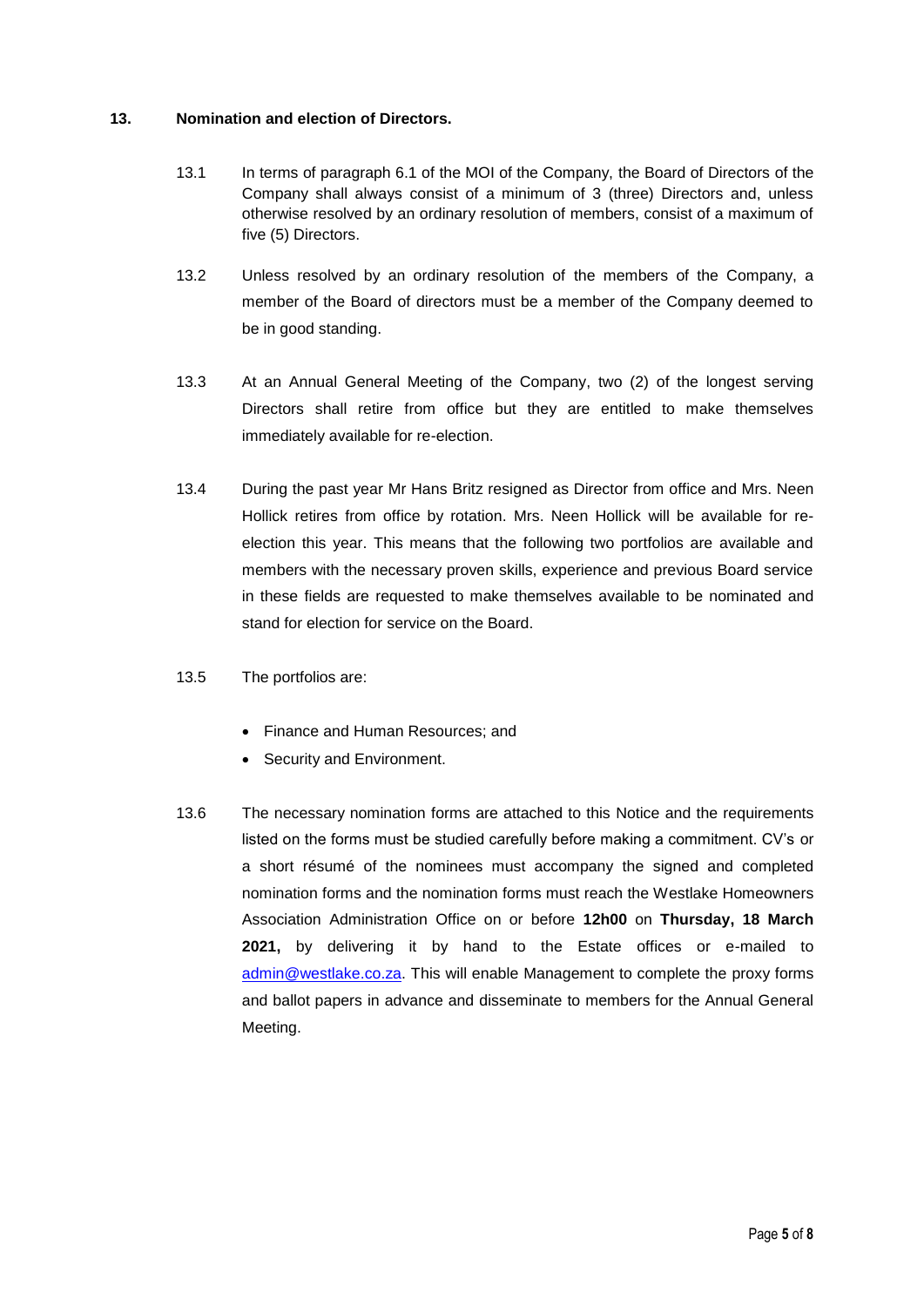### **14. Ratification of the carport rules.**

*Note:* The Board of Directors are empowered in terms of paragraph 8.1 of the MOI of the Company to from time to time make, add, amend, repeal or suspend Rules. Section 15 of the Companies Act of 2008 gives the rules an interim enforceability when accepted by the Board and a permanent enforceability if ratified by ordinary resolution by members of the Company. Please see the attached rules that will be required to be ratified by members by ordinary resolution in terms of Section 15 of the Companies Act.

## **15. Resolution on a mandate to the Board and Management to further investigate alternative power solutions and the establishment of a solar plant on Westlake Estate.**

*Note:* The Board will table the attached Resolution for members to vote on in respect of the further investigation of alternative power solutions and establishment of a solar plant.

# **16. Special Resolution to raise a once off special levy of R4000, 00 per member, alternatively a special levy of R700, 00 per month for a period of 6 months to complete the road profile and re-surfacing project in 2021.**

*Note:* The Board will table the attached Special Resolution in respect of raising a special levy payable by members to complete the road profile and re-surfacing project with a projected lifespan of 10 to 15 years.

# **17. Proposed Resolution received on rules in respect of short-term rental and supported by the required number of members in terms of Section 65(3) of the Companies Act, 71 of 2008 to be considered at the Annual General Meeting.**

*Note:* The Board has received a written proposal in terms of the provisions of Section 65(3) of the Companies Act from the required number of members and who are entitled to exercise voting rights in respect of the attached resolution concerning rules on short term rentals. The proposal and its resolution are to be tabled and considered at the Annual General Meeting.

### **18. Closure of the meeting.**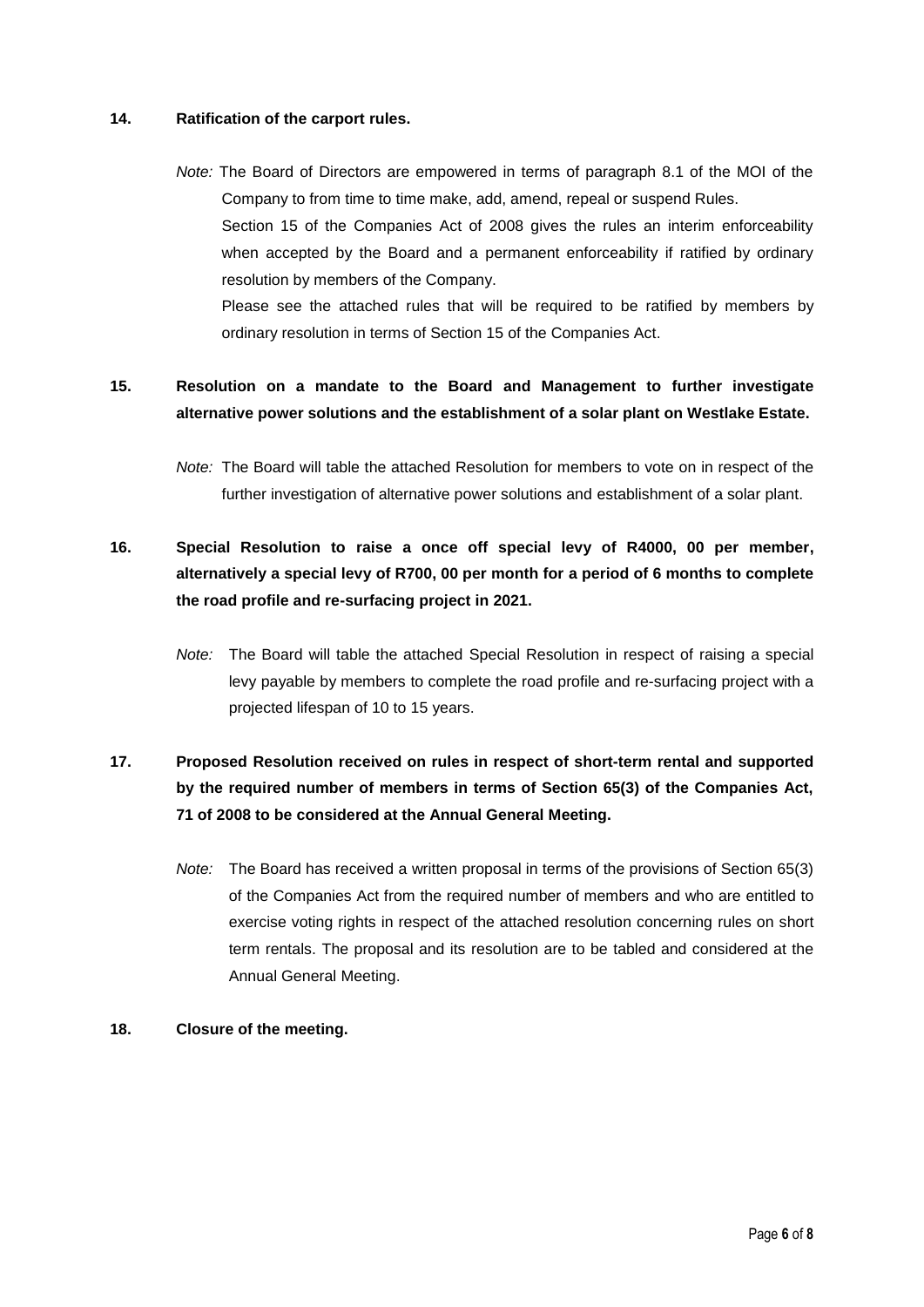#### **19. General.**

In terms of Clause 13.22 of the MOI of the Company, at any meeting of the Company each Member who is the owner of land shall have 1 (one) electronic vote for each portion of which he is the owner.

In terms of Clause 9.18 of the MOI of the Company, a Member will have no vote and will not be entitled to attend a meeting of the Members of the Company in the event that a Member is indebted of any levy, special levy, interest or any other amount that is lawfully due and payable to the Company or the Member is in breach of any Rule of the Company.

The Board of the Company resolved in terms of Section 59 of the Companies Act, 71 of 2008 that the record date for establishing which of the Members of the Company, will be entitled to participate in, speak and vote as per the Company's MOI at the Annual General Meeting, will be **Friday 09 April 2021** at **16h00**.

At this date and time, the Company's bookkeeper shall notify the Board of Directors of any outstanding contributions due and payable by any Member to the Company which will entitle the Board to determine and advise Lumi Technologies which Members will have no vote and will not be entitled to attend the virtual Annual General Meeting and be blocked from virtual access and participation.

Any member who is of the view that this Notice does not have sufficient clarity, specificity, information or explanatory material in respect of the proposed resolutions and who wishes to exercise his / her / its rights in terms of Section 65(5) of the Companies Act, is invited to contact the Estate Offices to obtain clarity, additional information, explanatory material or any explanation prior to proceeding with any legal remedies

Kindly take note that in order to conduct the Annual General Meeting in an organised, orderly and efficient manner the following is required:

19.1 In terms of paragraph 13.9 of the Memorandum of Incorporation of the Company any matters that a member may want to table under general at an Annual General Meeting must be submitted to the Estate Manager in writing at least 7 (seven) days before the commencement of the Annual General Meeting that being **12h00** on Sunday the 4<sup>th</sup> of April 2021. In order to ensure that the directors have sufficient time to prepare a response thereto and ensure efficiency in the manner in which business is conducted, members are invited to utilise the following email address a[dmin@westlake.co.za](mailto:admin@westlake.co.za) when submitting items under general as invited herein.